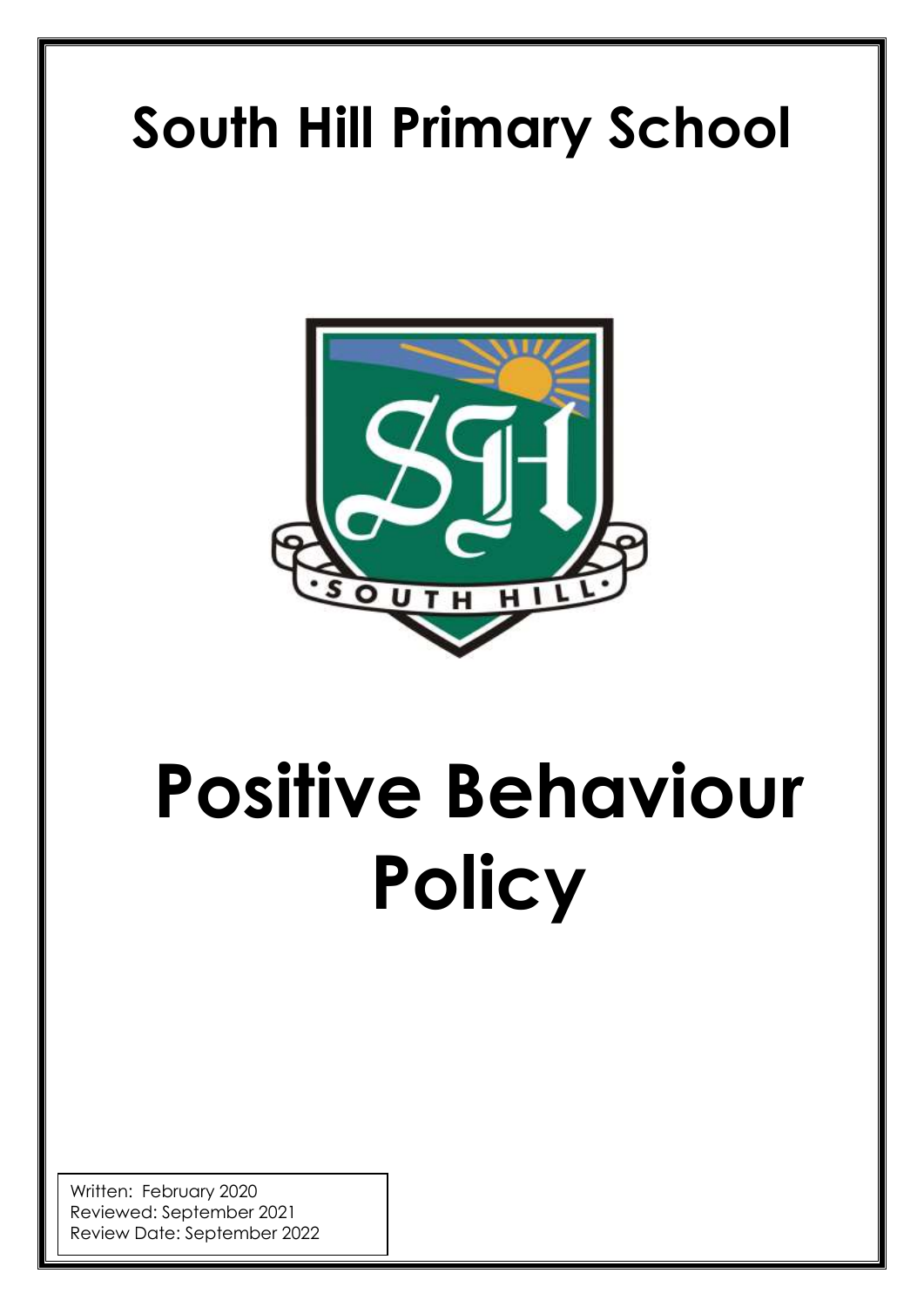#### **South Hill Primary School** *"Building Character, Learning together"*

#### **1. Introduction**

This policy is to ensure that there is agreed and shared values that promote a whole school ethos of positive behaviour at South Hill Primary School. This is supported by **Hertfordshire Steps therapeutic approach** in the teaching of behaviour in order to support learning and pupil wellbeing.

It is a working document and reflects both the practices that are carried out currently and those to which the school is striving. The policy has been shared with staff and presented to the Governing Body. The document is available on our school website.

#### **2. Philosophy**

At South Hill School, we believe that **positive behaviour** is an essential prerequisite to effective learning and enhances children's wellbeing. This in turn leads to a happy and safe place to learn.

#### **3. Aims**

Our behaviour policy and school strategy is designed to improve educational outcomes for **all pupils** by promoting their engagement with education. We encourage good behaviour through **high expectations** and **mutual respect** between pupils, and staff. We emphasise the need for everyone to **respect** each other as part of our school community. We aim to ensure that all children have the opportunity to reach their full potential.

#### **4. Parental Responsibility**

Parents play a vital role in promoting positive behaviour and we encourage working in partnership to support positive behaviour. The school expects that parents will give their full support in dealing with their child's behaviour and they are directly involved in any implementation of the policy.

The **Home/School Agreement** states the following in support of positive behaviour:

- Ensure that my child attends school regularly, on time, properly equipped and wearing the correct uniform.
- Make the school aware of any concerns or problems that might affect my child's wellbeing, work or behaviour.
- Support the school's policies and rules and uphold them

#### **5. Ready to Learn – Parental Responsibility**

We expect all our pupils to come to school 'Ready to Learn.' To achieve this our learners, need support from parents/carers:

- To be punctual and attend daily
- To have the correct uniform (this must be named)
- To have the correct PE Kit (this must be named)
- To have their reading record daily (signed by parents)
- To have homework completed.

#### **6. Promoting Positive Behaviour**

At South Hill School, all staff working with our children receive training in **Hertfordshire Steps** behaviour support. The term **"Steps"** is taken from this inclusion statement.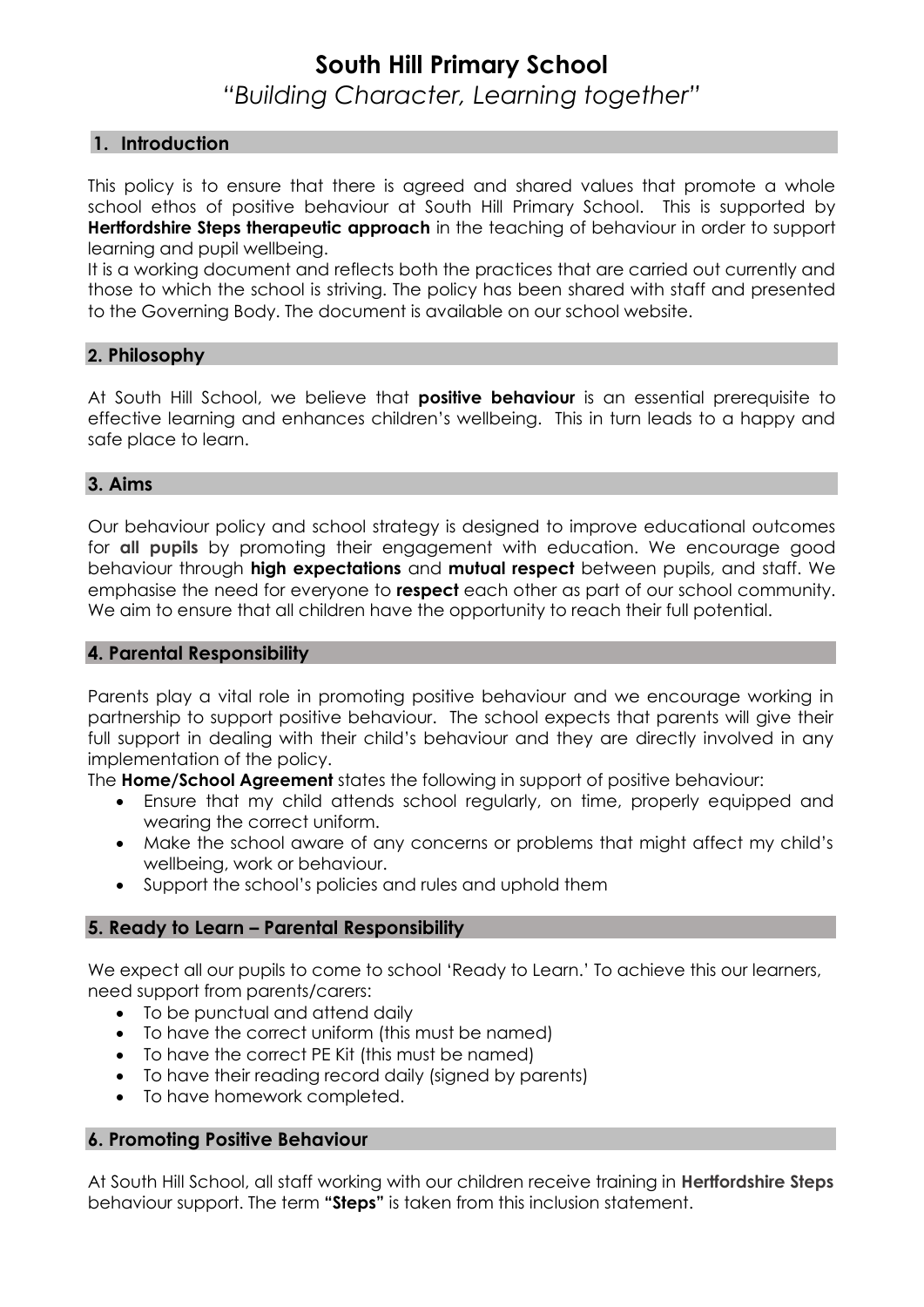*"The process of taking necessary Steps to ensure that every young person is given an equality of opportunity to develop socially, to learn and to enjoy community life."*

- Our approach has a key emphasis on consistency.
- We also aim to teach internal discipline rather than imposing external discipline, and on care and control, not punishment.
- We aim to use techniques to de-escalate a situation before a crisis occurs and, when a crisis does occur, 'Steps' adopts techniques to reduce the risk of harm.
- An important aim of Hertfordshire Steps is to provide opportunities to support and debrief both children and staff after a crisis, particularly if physical intervention has been required.
- All staff need to promote pro-social behaviour and manage difficult or dangerous behaviour.
- We must also have an understanding of what the behaviour might be communicating.

#### **7. Training**

Staff are trained in **level one 'Steps'** training and new staff joining the school will receive this training as soon as it is available to them. We have two members of staff who are accredited Hertfordshire Steps tutors and can delivered the initial training to our staff. Annual refresher training is provided for all staff.

#### **8. Responsibility of Promoting Positive Behaviour**

All learners, parents, staff, governors and visitors who come into school have responsibility for promoting positive behaviour by demonstrating clear values and principles through:

- Teaching right from wrong
- Teaching honesty
- Teaching respect for others
- Encouraging internal discipline and self-management of behaviour
- Encouraging a sense of responsibility for positive behaviour
- Praising positive behaviour by using positive phrasing and reminders
- Providing pupils with positive experiences that will create positive feelings and therefore positive behaviour
- Being good role models through consistency and modelling
- Using scripts, repetition and structure
- Using consistent, clear and agreed boundaries
- Providing comfort and showing forgiveness
- The school adopts a 'Growth Mindset' approach, where pupils learn to value their mistakes and move forward from them and resilience is promoted and celebrated within classes.

#### **(As per Hertfordshire Steps Training)**

#### **9. The Responsibility of Staff to support Pro-Social Behaviour (Staff Voice February 2020)**

Staff recognise to achieve expected behaviours the following are needed:

- Staff consistently and repetitiously to monitor and check behaviour spotting the expected as well as pulling up the unexpected
- Structure, routine, boundaries and high expectations
- Staff closely monitoring children as they walk around the school
- Follow up consequences are put in place as required
- Lessons need to be of a high quality, well differentiated and motivating
- Staff will gain respect by giving respect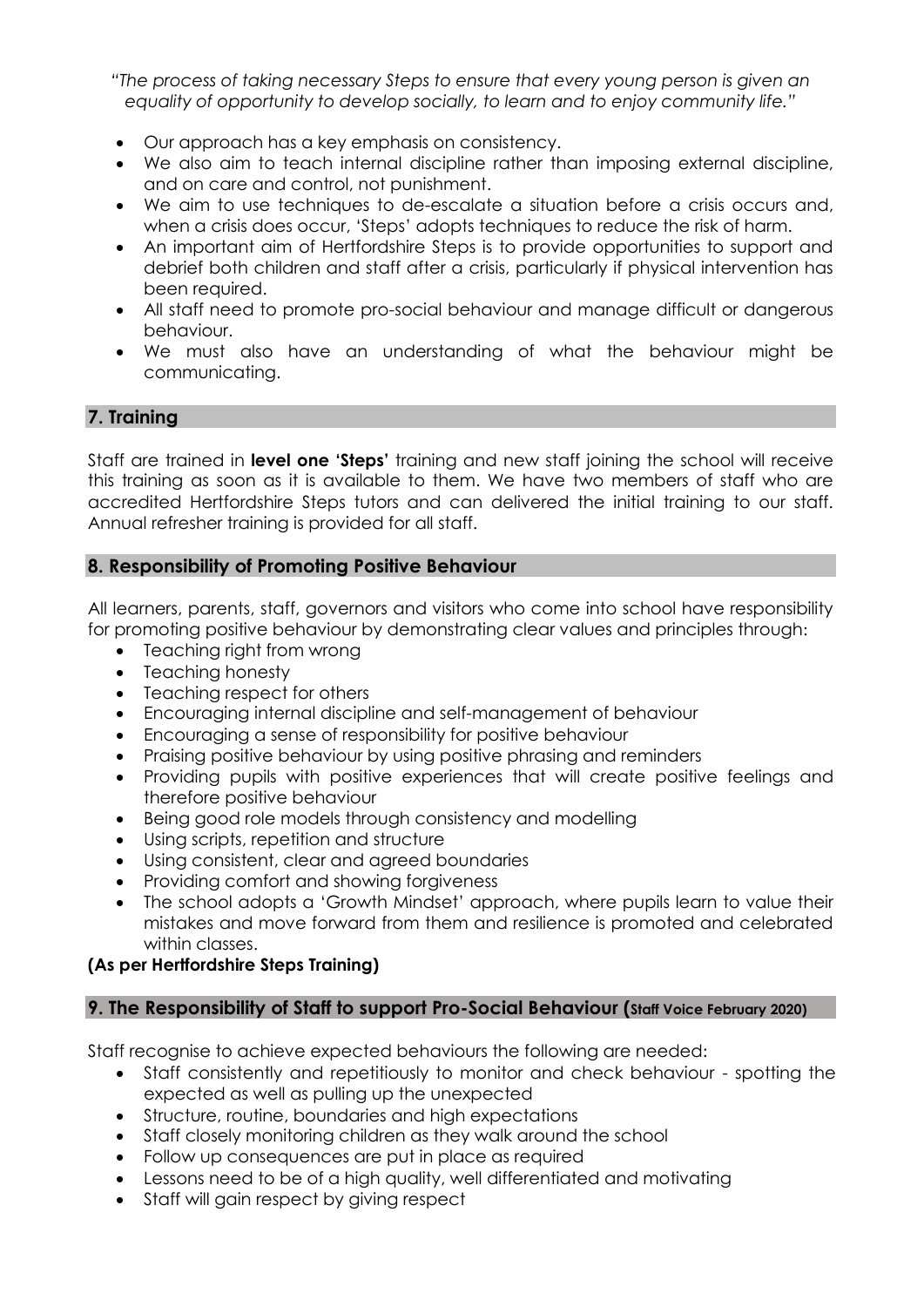- Children will respond well if they hear positive things about them, hearing negative things will create negativity
- When there are good role models in the school
- A tidy, calm environment reduces sensory stimulation and therefore reduces stress
- Staff must not to talk about unexpected behaviours when a child can hear unless this is part of a planned consequence.

#### **10. The Curriculum and Learning**

Behaviour needs to be taught just as we teach other areas of the curriculum. This is achieved by:

- The modelling of and praise for good practice
- Pupils are taught about their feelings and emotions during everyday teaching opportunities and PSHE lessons that include Anti- Bullying week (refer to Anti-Bullying policy)
- A calm, engaging, well ordered learning environment, free from clutter
- The opportunity to grow within a positive environment which is conducive to good behaviour as it is to good learning.
- All children should be treated sensitively; criticism should never damage selfesteem focussing on the *behaviour* rather than the *individual child*.
- A distinction has to be made between *developmental behaviour and persistently unacceptable, challenging and inappropriate behaviour.*
- Some children, including those with SEN who have specific needs that impact on their behaviour, may find it continually difficult to follow the school and class rules. Individual strategies will therefore need to be implemented to support them and they may have a tailored support plan (Risk Management Plan) which results in different consequences.

#### **11. Praise, Reward and Celebration**

We would like our pupils to develop and understanding that positive behaviour can be rewarding in itself and can be seen by:

- Positive reactions from peers/teachers/adults
- Positive feelings/responses of others
- Feeling good inside
- Smiles and happiness from peers/teachers/adults

When pupils are engaged and learning we need to *'catch the children getting it right'* through specific praise. This can be done by:

- Verbal Praise from adults and peers
- Written praise in books
- Stickers for pupil or in books
- Rewarding of house points (R1s)
- Celebrating R1's R1's/House points are collected from each class and celebrated during celebration assembly at the end of each month
- Showing good work to other classes, teachers, subject leaders
- Showing good work to the Co-Headteachers
- Good work and achievements being displayed on class Dojo.
- Class initiatives such as a gem pot to support collaboration
- Celebration Tree A Leaf given to celebrate activities and interests outside of school
- Star of the week certificates (ensuring every child receives ones)
- Praise pad certificates
- Co-Headteachers sticker/certificate
- Co-Headteachers' Tea Party
- R3 letters sent home
- Attendance certificates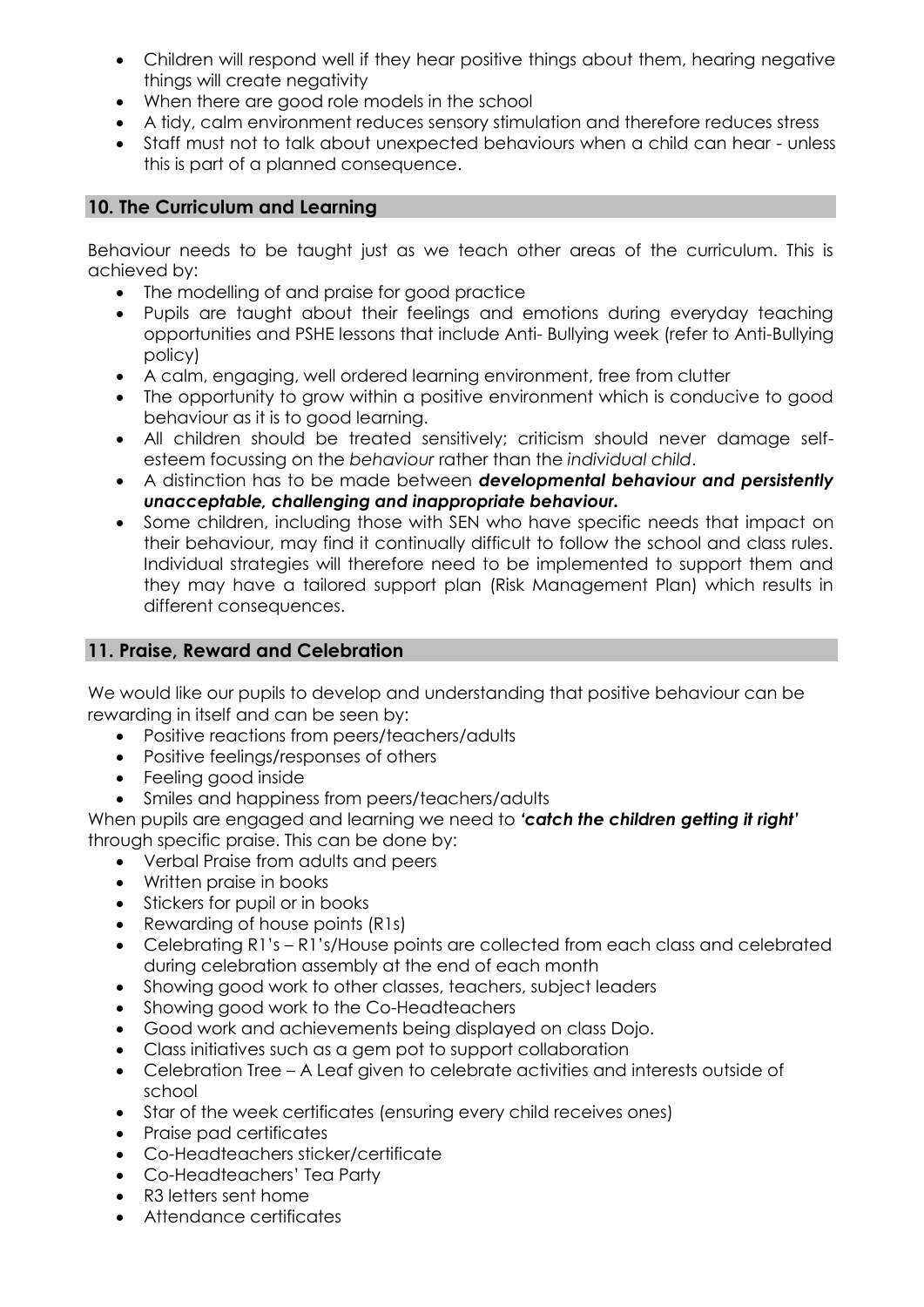#### **Other ideas to bring to fruition: (Staff Voice February 2020)**

- Whole class Trip to Adventure playground
- 'Top table' in the dining room
- Dining room fast pass
- Additional Golden Time given to some classes for specific things we are focussing on e.g. Sports Coach can reward extra golden time for fantastic PE lessons with a class, Site Manager could reward classes who tidy up well at the end of each day, etc.

#### **12. A Therapeutic Approach**

At South Hill School we recognise that;

 *Negative experiences create negative feelings. Negative feelings create negative behaviour. Positive experiences create positive feelings. Positive feelings create positive behaviour.*

**(Hertfordshire's Behaviour and Attendance Strategy, 2014)**

- As a school we aim to seek to understand the reason why a young person is presenting problem behaviour and change the circumstances in which the behaviour occurs.
- Behaviour management and responses need to be personalised and designed to meet the specific needs of each individual child, their age and any special circumstances that affect the pupil.
- To enable change, we need to understand the child's behaviour not just suppress the behaviour.
- The Hertfordshire Steps **'Roots and Fruits'** exercise supports staff in identifying the underlying influences on behaviour. This exercise helps adults to list a child's positive and negative experiences in life that may have led to their negative feelings and behaviour. (This is completed with the support of the school SENCO)

#### **13. The South Hill Way**

In order to follow clear expectations for behaviour, we follow **'The South Hill Way.'** This is based on the 4 Rs. The value words are linked to British values and have been written in consultation with staff and pupils. These are shared and adhered to at all times and are used by adults to remind children of positive behaviour.

|  | The South Hill Way                                                                                                                                                      |                                        |
|--|-------------------------------------------------------------------------------------------------------------------------------------------------------------------------|----------------------------------------|
|  | Reflect                                                                                                                                                                 | We follow the<br><b>British value</b>  |
|  | We listen carefully to everybody.<br>We value every person equally.<br>We are responsible for our own progress and learning.                                            | of:<br>DEMOCRACY                       |
|  | Responsibility                                                                                                                                                          | We follow the<br><b>British value</b>  |
|  | We follow our school and class rules.<br>We make good choices and learn from our mistakes.<br>We keep ourselves and others safe.                                        | of:<br>THE RULE OF<br>LAW              |
|  | Resilience                                                                                                                                                              | We follow the<br><b>British value</b>  |
|  | We all have the right to express our own opinions and views.<br>We show respect to everyone, even if we disagree with them.<br>We have freedom to make our own choices. | of:<br>INDIVIDUAL<br>LIBERTY           |
|  | Respect                                                                                                                                                                 | We follow the<br><b>British value</b>  |
|  | We value our different background and beliefs.<br>We are polite and have good manners.<br>We help others to learn and to fulfil their potential.                        | of:<br><b>MUTUAL</b><br><b>RESPECT</b> |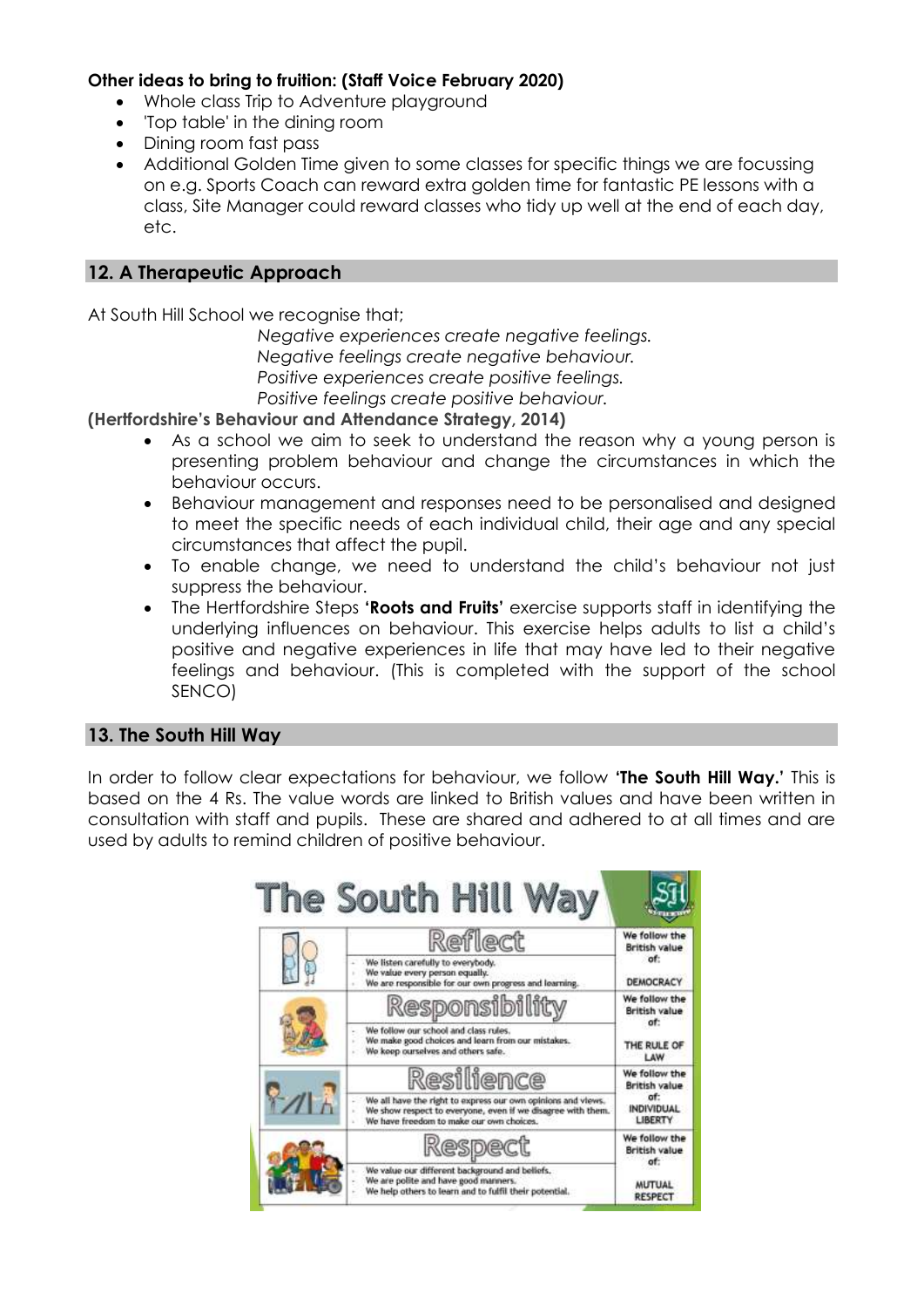#### **14. South Hill Behaviour Model**

|                                                                                                                                                                                                        |                                                                                                                                                    | South Hill Behaviour Model                                                                                                                                                                                              |                                                                                                                                                                             |
|--------------------------------------------------------------------------------------------------------------------------------------------------------------------------------------------------------|----------------------------------------------------------------------------------------------------------------------------------------------------|-------------------------------------------------------------------------------------------------------------------------------------------------------------------------------------------------------------------------|-----------------------------------------------------------------------------------------------------------------------------------------------------------------------------|
| <b>Expected Behaviours</b>                                                                                                                                                                             |                                                                                                                                                    |                                                                                                                                                                                                                         | <b>Unexpected Behaviours</b>                                                                                                                                                |
| Following The South Hill Way<br>Being Kind and Caring<br><b>Showing Respect</b><br>Having the right equipment<br>Taking responsibility<br>Listening<br>Honesty                                         | Sitting appropriately<br>Taking Turns<br>Displaying good<br>manners<br>Walking when inside<br>Following class rules                                | Physically hurting<br>Swearing<br>Soitting<br>Unkindness<br>Disrupting learning<br>Being Rude<br>Refusal to follow<br>instructions                                                                                      | Damaging school property<br>Wandering around<br>Passing notes<br>Racist/Homophobic language<br>Stopping yourself or others<br>from learning                                 |
| <b>Incentives</b><br><b>Stickers</b><br><b>Certificates</b><br>Extra golden time<br>Class rewards<br>House Points<br>Extra break time<br>Head Teacher Award<br>Speaking to Parents<br>Thumbs up/Smiles | Teaching<br>Modelling behaviour<br>Conversation<br>Verbal/ Specific Praise<br>Reminder of expectations<br>PSHE/Zones/Circle time<br>Catch the Good | Consequence<br>Time away (reflection)<br>Minutes off:<br>Break/Lunch/Golden Time Modelling<br>Time in another class<br>Catch up missed work (At<br>Home/break time)<br>Speaking to Parents<br>Speaking to Senior Leader | Teaching<br>Conversation<br>Restorative conversation<br>Social stories/Comic strip<br>conversations<br>Reminder of expectations<br>Verbal Warning<br>PSHE/Zones/Circle Time |

Working alongside our school rules, 'The South Hill Way', we have **'The South Hill Behaviour Model'** which aims to promote positive behaviour for learning and gives clear expectations and consistency for all.

Our **behaviour policy** and **behaviour model** have been developed with a therapeutic approach to behaviour, following Herts 'Steps' training. As such, staff will always deal with behaviour at both an age-appropriate level and taking into consideration an individual child's needs. This may mean diverting from this model for some pupils.

**See Appendix 1**

#### **15. School Trips**

If pupils are deemed to put themselves in danger before a school trip, appropriate action plans will be devised which may involve asking a parent/carer to accompany them. This will be discussed with parents.

#### **16. Playground Rules**

On the playground we have adapted some of our rules to clarify clear systems for the children. These have been written in conjunction with the Lead Midday Supervisor and the Midday supervisors.

- We show respect to others
- We are honest and fair
- We play safely and look after equipment
- We are kind and helpful
- We line up quietly and face the front
- We own our behaviour

1<sup>st</sup> Whistle = Stop and be silent

2nd Whistle =Walk to line

Pupils who do not follow the rules receive time out and are asked to stand by the fence. More serious incidents are reported to SLT.

MSA's feedback concerns to class teachers at the end of lunchtime.

#### **17. Classroom Management**

The learning environment and teaching methods have direct impact on learners behaviour. The classroom environment gives a clear message to learners. Importance is placed on:

- High quality displays
- Tidy classrooms, free of clutter
- Collective responsibility in maintaining a tidy classroom and cloakroom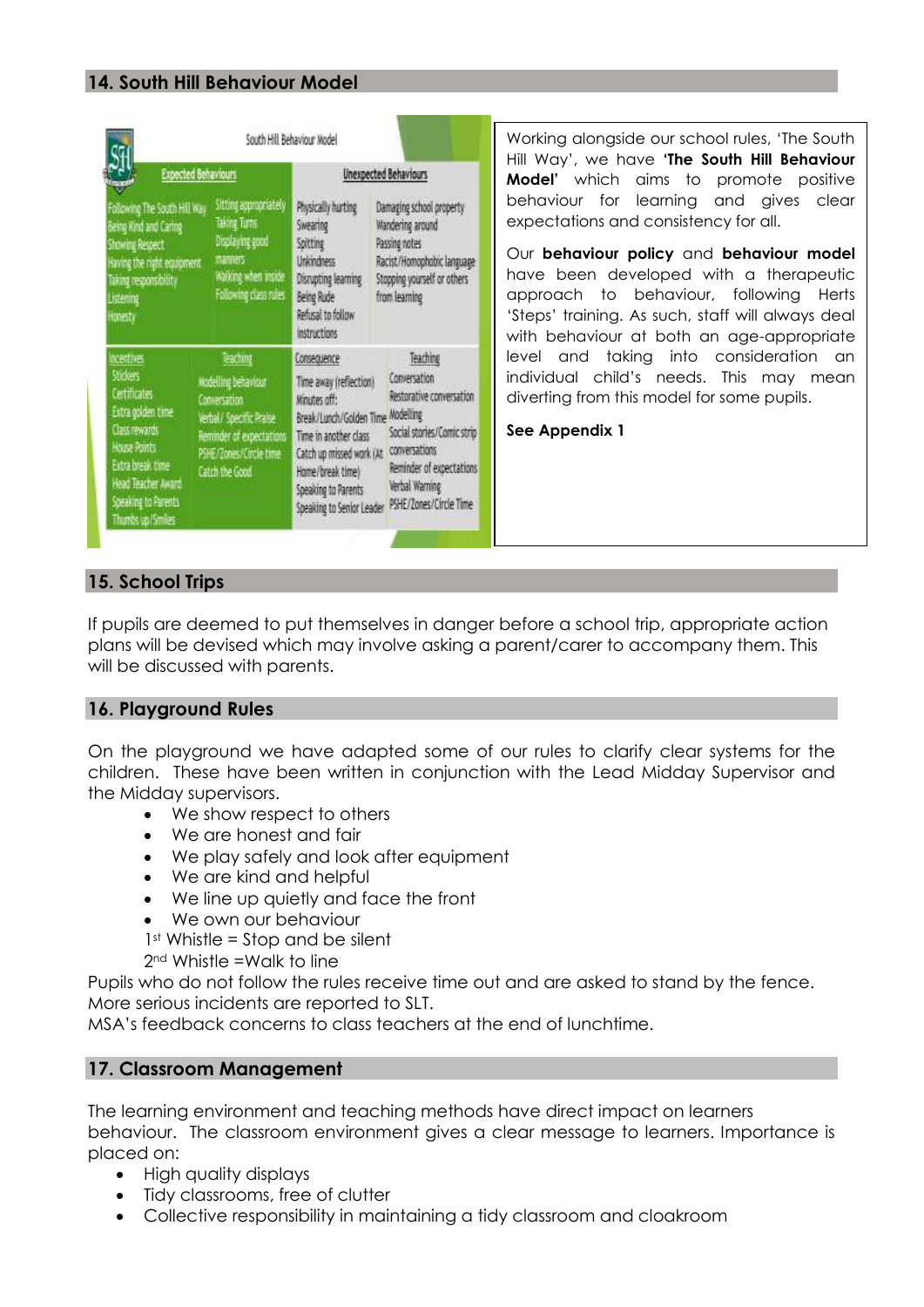- Modelling of pro-social language
- Modelling of pro-social behaviour
- Giving strategies to pupils to encourage positive behaviour choices.

#### **18. Supporting Learners in crisis**

At South Hill we are developing our behaviour analysis to support learners in crisis. These include:

- Anxiety Mapping (Appendix 2)
- De-escalation Script (Appendix 3)
- Risk Management Plan (Appendix 4)
- Roots and Fruits (Appendix 5)

#### **19. Individual Risk Management Plan**

For the majority of pupils, our **Positive Behaviour Policy**, **The 4rs/The South Hill Way** and **The Behaviour Chart** is effective. However, some pupils may require an **Individual Risk Management Plan.** This formalises specific strategies that differentiate from policy. Learners who require a plan have differing needs and the usual everyday strategies are inefficient. These are produced with the class teacher, SENCo, Parents and/or outside agencies.

A Risk Management plan might:

- Be based on analysis from 'Roots and Fruits,'
- Be based on Anxiety Mapping of the child
- Involve parents, carers and learners to ensure all parties understand the actions and expectations of the school and what actions the school may take
- Include a risk assessment to ensure staff act reasonably, consider the risks and learn from the outcomes
- Take into consideration the age. Understanding and competence of the individual learner
- Consider approaches appropriate to the learner's circumstances and will focus on the stages, Before a crisis, During a crisis and After a crisis.

#### **20. Consequences (After an incident)**

#### Consequences are either **Protective Consequences** or **Learning Consequences**. For example:

#### **Protective Consequence:**

Protective Consequences should have a clear safety element that gives the child the ability to not do it again. It is the removal of a freedom to manage harm.

- Increased staff ratio
- Limited access to playground
- Escorted in social situations
- Differentiated teaching space
- Exclusion

#### **Learning/Educational Consequence:**

This is the learning, rehearsing or teaching so the freedom can be returned. For example; Time to talk through mistakes and poor decisions with a trusted adult. This may involve missing play time/Golden time to complete a task.

- Completing tasks
- Assisting with repairs/tidying up
- Educational opportunities
- Conversation and exploration

#### **21. Managing challenging behaviour: In the moment**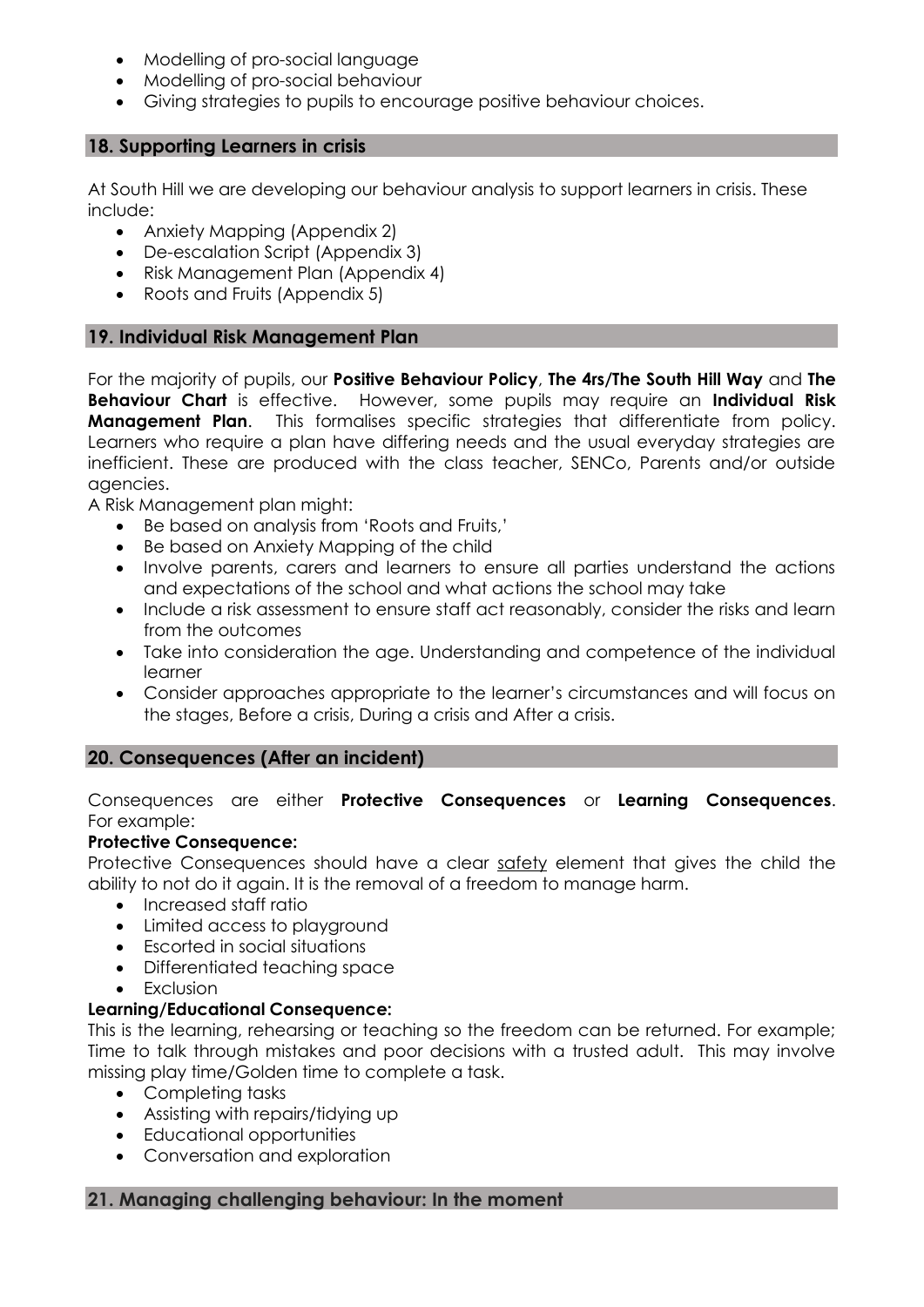For the vast majority of learners, the following strategies support a quick transition back to pro-social behaviours.

- Recognise the warning signs and intervene early with a distraction.
- Use simple language and acknowledge their frustration, show them you understand. "It's ok to feel angry"
- Positive reminders of Pro-Social Behaviour and use of pupil's name (The South Hill Way)
- Calmina time
- Feedback once a return to pro-social behaviour is consistently seen.
- Minimise the risk
- Be consistent
- Exercise can help release the anger and stress
- Rewards and praise.

#### **22. Dangerous and Difficult Behaviour**

Some behaviours exhibited can be identified as difficult and some dangerous.

*Difficult behaviour = anti-social behaviour that is not dangerous.*

**Dangerous behaviour** = a behaviour which will imminently result in injury to self or others, *damage to property or behaviour that would be considered criminal if the child was the age of criminal responsibility.*

Our response to dangerous behaviours is set out in the context of Hertfordshire Steps approach to behaviour. Responses to these behaviours aim to **de-escalate** and may include:

#### **De-escalation Script**

*Child's name I can see something has happened I am here to help Talk and I will listen Come with me and…………*

- *Positive Phrasing*
- *Limited Choice*
- *Disempowering the behaviour*

| <b>Difficult</b>                          | <b>Dangerous</b>                                                                   |
|-------------------------------------------|------------------------------------------------------------------------------------|
| Frequent Shouting/Calling out             | Causing injury to others by hitting, pushing,<br>kicking (violence towards others) |
|                                           |                                                                                    |
| Refusing to follow instructions or        | Leaving or attempting to leave the school                                          |
| expectations                              | site                                                                               |
| Refusing to complete work or tasks        | Violently throwing objects at peers/adults                                         |
| Use of negative or inappropriate language | Significant damage to school property                                              |
| Swearing                                  |                                                                                    |
| Making disruptive noises                  |                                                                                    |
| Spitting                                  |                                                                                    |

#### **23. Exclusions**

At South Hill School, **exclusions** are used as a protective consequence in the most dangerous scenarios. This results in more time required to enable the school and parents to work collaboratively to plan, amend, write and resource a Risk Management plans. These plans are used as a tool to prevent exclusion.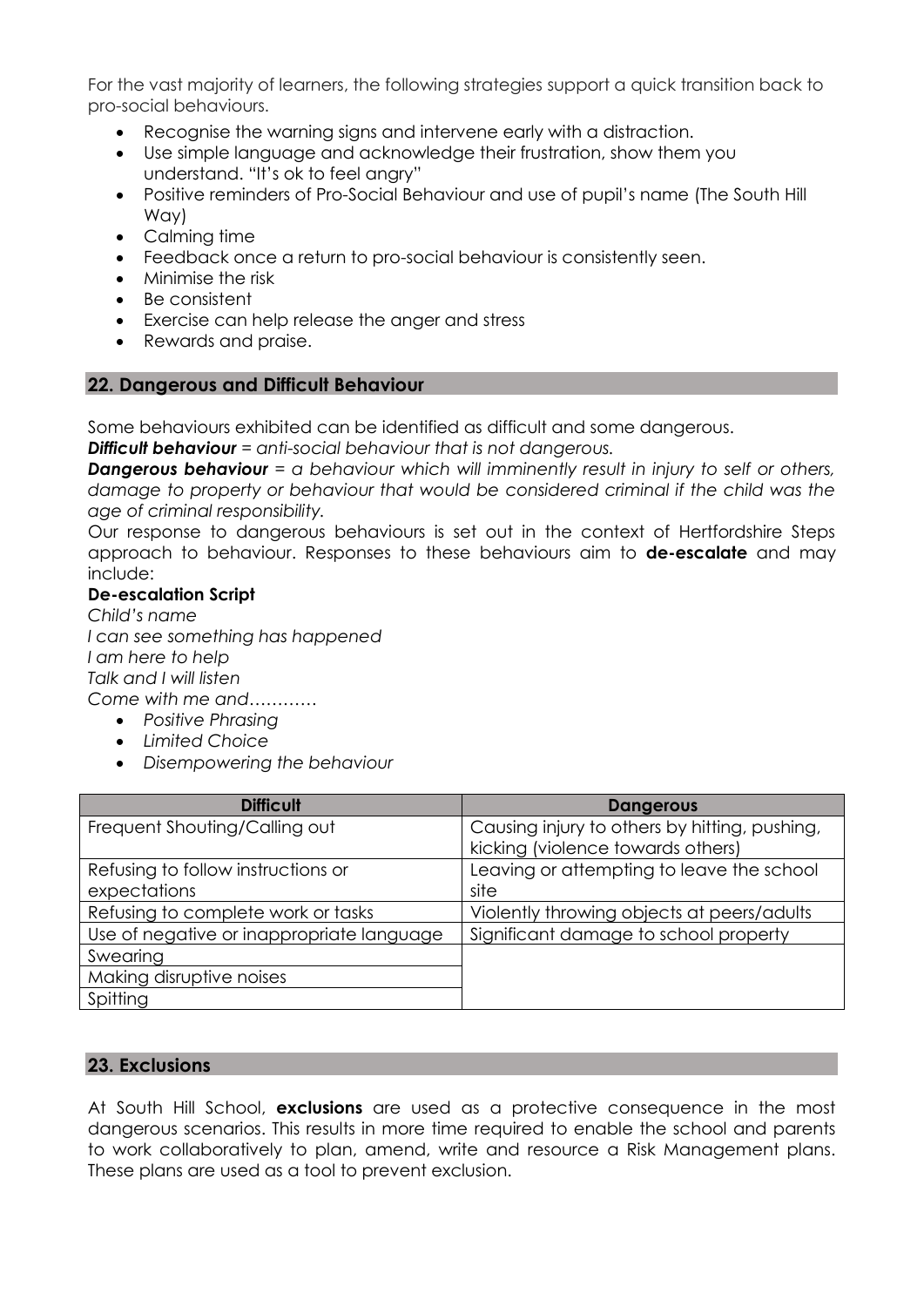Only the Co-Headteacher have the power to exclude a pupil from school. The Co-Headteachers may exclude a pupil for one or more fixed periods, for up to 45 days in any one school year.

**Permanent exclusion** may be a consequence of dangerous behaviours which are at the highest levels of severity and where all other strategies have been exhausted.

The Co-Headteachers may exclude a pupil permanently.

In the absence of the Co-Headteachers the Assistant Headteachers or Senco may exclude pupils.

For more information on Exclusions, please see the following document from the Department of Education.

[https://assets.publishing.service.gov.uk/government/uploads/system/uploads/attachment](https://assets.publishing.service.gov.uk/government/uploads/system/uploads/attachment_data/file/641418/20170831_Exclusion_Stat_guidance_Web_version.pdf) [\\_data/file/641418/20170831\\_Exclusion\\_Stat\\_guidance\\_Web\\_version.pdf](https://assets.publishing.service.gov.uk/government/uploads/system/uploads/attachment_data/file/641418/20170831_Exclusion_Stat_guidance_Web_version.pdf)

If a pupil is excluded:

- The parents should be informed immediately giving reasons for the exclusion
- A confirmation letter is given to parents outlining the reason(s) and number of days
- The Co-Headteacher will make it clear to parents that they can appeal the decision to the Governing Board.
- The Co-Headteacher informs the LA and the Governing Board about a permanent exclusion and any fixed exclusions beyond 5 days in any one term.
- The Governing Board cannot either exclude a pupil or extend the exclusion period made by the Co-Headteacher.

#### **24. Learners with Special Educational Needs**

At South Hill, we recognise that in our support of Inclusion, there will be learners who need a personalised approach to their behaviour needs. Therefore, the rewards and consequences that the school uses may not be the most effective in dealing with certain behaviours. Thus the school will use other programmes, interventions and support and such support may be in conjunction with external agency advice and recommendation. Therefore, learners with behaviour difficulties on the SEN register may have personalised support programmes.

#### **25. Behaviour Monitoring**

The SLT monitor and discuss behaviour on a regular basis. Consequence 3 (C3) behaviour is logged and patterns observed. Teachers, TAs and MSAs are all proactive in monitoring negative behaviour patterns and report episodes to class teachers or the SLT. The Co-Headteacher's termly report includes a review of behaviour.

#### **26. The Role of the Governors**

The Governing Board has responsibility for overseeing genera guidelines on behaviour standards and discipline. The Co-Headteachers implement the Behaviour Policy and strategies as they deem fit and the Governing Board work collaboratively and offer advice which must be considered.

Written: February 2020 Adopted by Staff: February 2020 Review Date: September 2020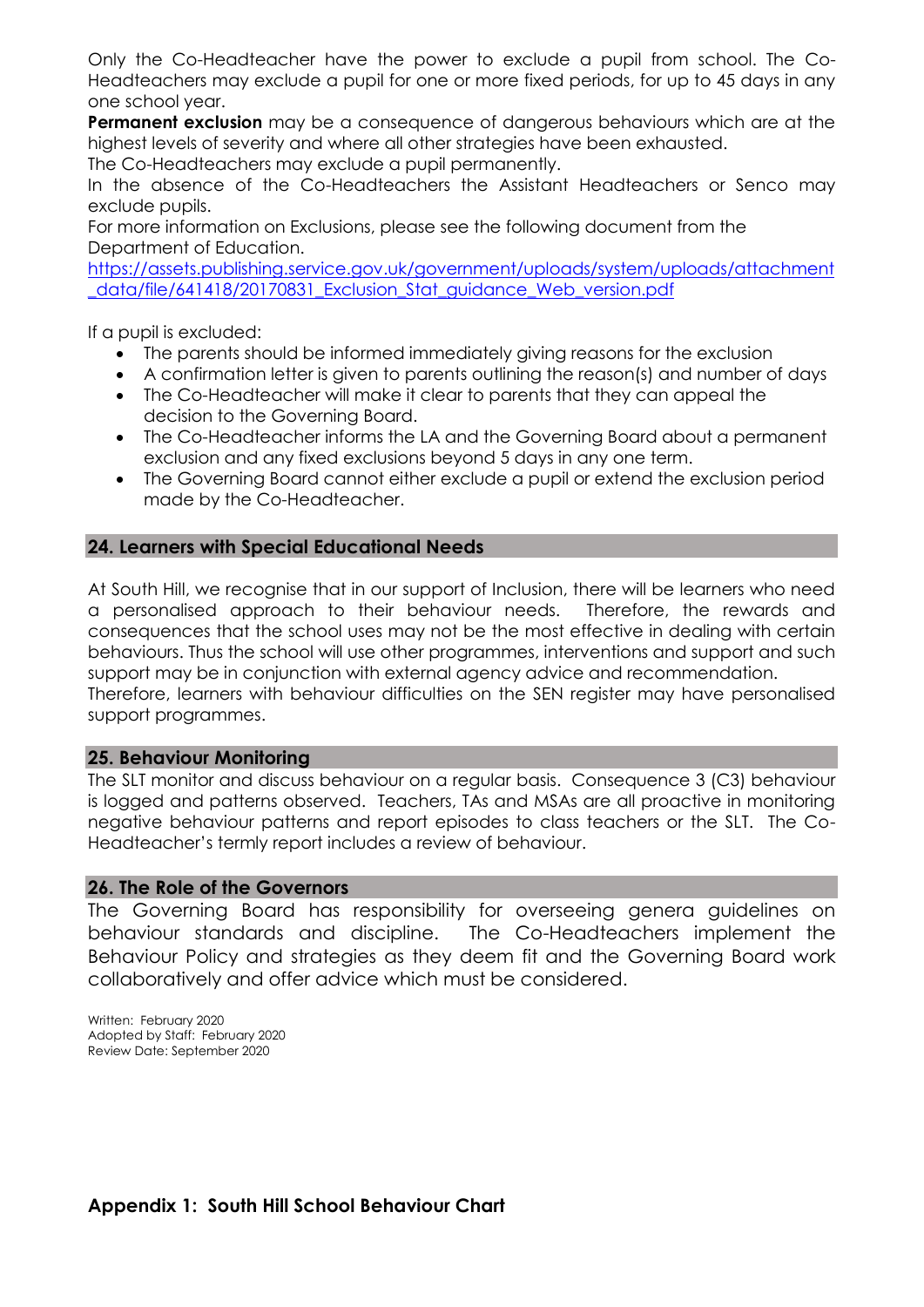|                                                                                                                                                                                                                                                                                                     |  |                                                                                                                                                    | South Hill Behaviour Model                                                                                                                                                                                    |                                                                                                                                             |                                                                                                                                                                                          |
|-----------------------------------------------------------------------------------------------------------------------------------------------------------------------------------------------------------------------------------------------------------------------------------------------------|--|----------------------------------------------------------------------------------------------------------------------------------------------------|---------------------------------------------------------------------------------------------------------------------------------------------------------------------------------------------------------------|---------------------------------------------------------------------------------------------------------------------------------------------|------------------------------------------------------------------------------------------------------------------------------------------------------------------------------------------|
| <b>Expected Behaviours</b>                                                                                                                                                                                                                                                                          |  |                                                                                                                                                    | <b>Unexpected Behaviours</b>                                                                                                                                                                                  |                                                                                                                                             |                                                                                                                                                                                          |
| Sitting appropriately<br>Following The South Hill Way<br><b>Taking Turns</b><br>Being Kind and Caring<br>Displaying good<br><b>Showing Respect</b><br>manners<br>Having the right equipment<br>Walking when inside<br>Taking responsibility<br>Following class rules<br><b>Listening</b><br>Honesty |  | Physically hurting<br>Swearing<br>Spitting<br><b>Unkindness</b><br>Disrupting learning<br><b>Being Rude</b><br>Refusal to follow<br>instructions   |                                                                                                                                                                                                               | Damaging school property<br>Wandering around<br>Passing notes<br>Racist/Homophobic language<br>Stopping yourself or others<br>from learning |                                                                                                                                                                                          |
| Incentives<br><b>Stickers</b><br>Certificates<br>Extra golden time<br><b>Class rewards</b><br><b>House Points</b><br>Extra break time<br><b>Head Teacher Award</b><br><b>Speaking to Parents</b><br>Thumbs up/Smiles                                                                                |  | Teaching<br>Modelling behaviour<br>Conversation<br>Verbal/ Specific Praise<br>Reminder of expectations<br>PSHE/Zones/Circle time<br>Catch the Good | Consequence<br>Time away (reflection)<br>Minutes off:<br>Break/Lunch/Golden Time<br>Time in another class<br>Catch up missed work (At<br>Home/break time)<br>Speaking to Parents<br>Speaking to Senior Leader |                                                                                                                                             | Teaching<br>Conversation<br>Restorative conversation<br>Modelling<br>Social stories/Comic strip<br>conversations<br>Reminder of expectations<br>Verbal Warning<br>PSHE/Zones/Circle Time |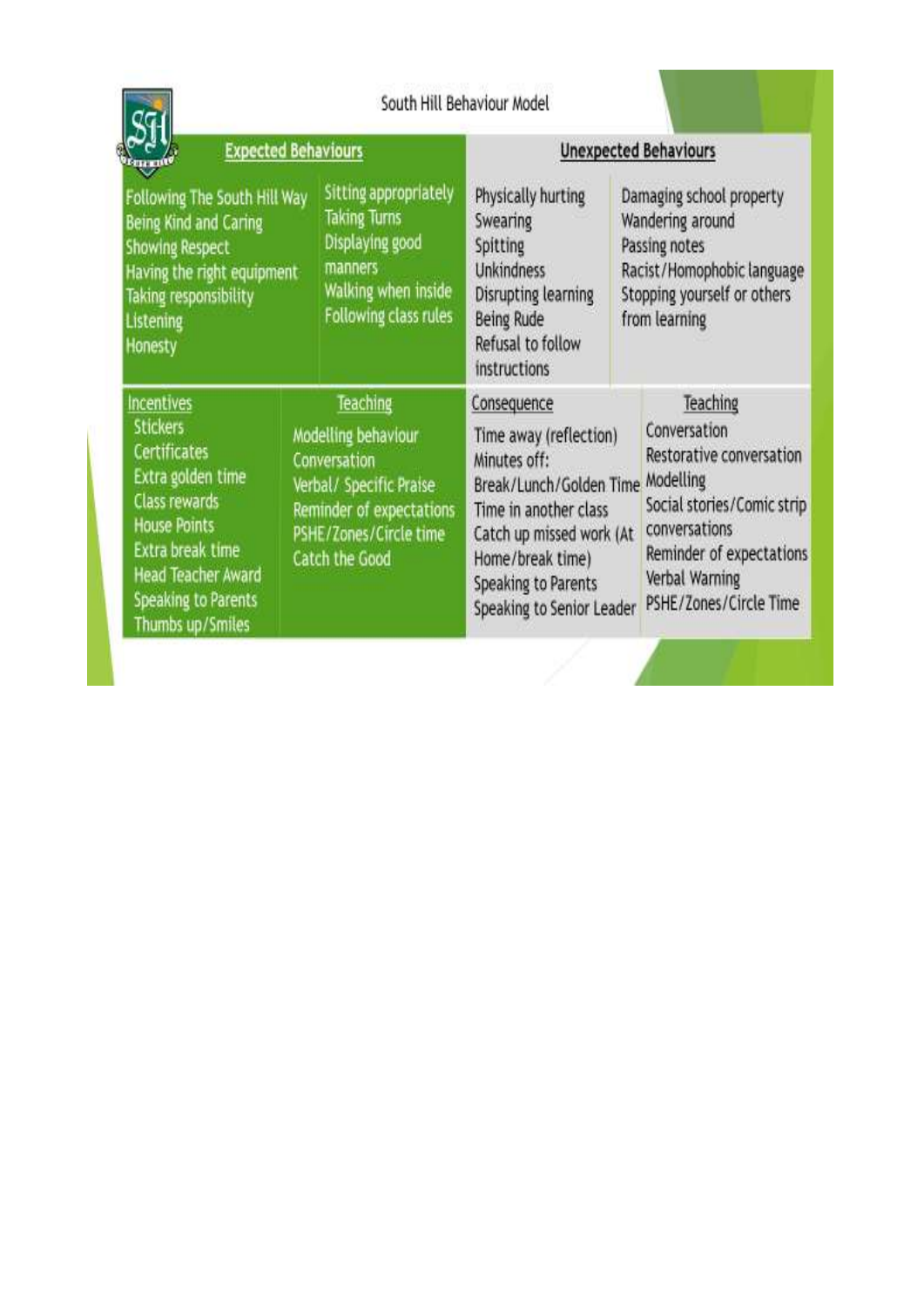#### **Appendix 2: Anxiety Mapping**



Time / location / staff / activity etc



## **De-escalation Script**

- **Learner's name**
- **I can see something has happened**
- **I am here to help**
- **Talk and I will listen**
- **Come with me and……..**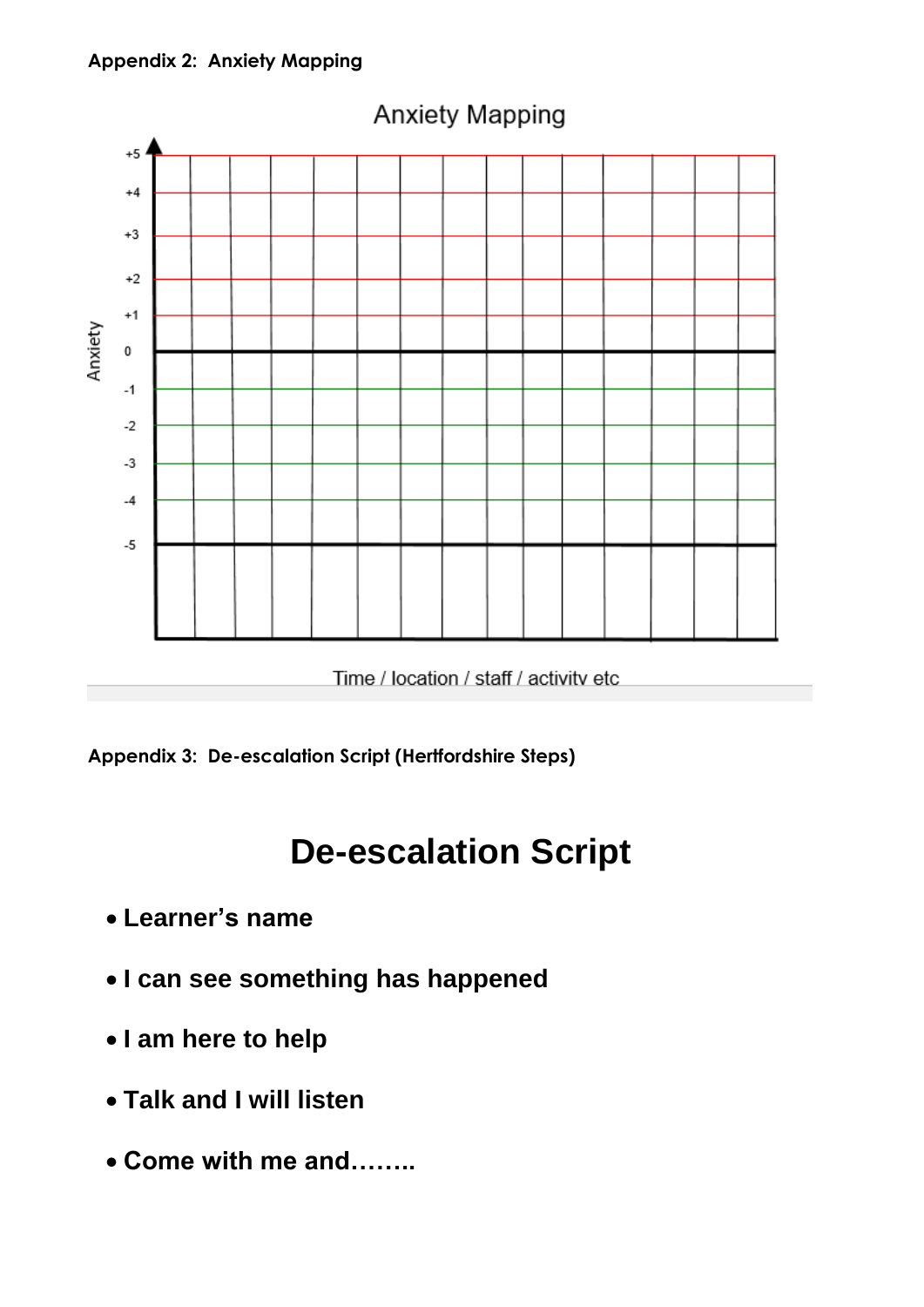### **Individual Risk Management Plan**

| Name         | <b>DOB</b> | <b>Date</b> | <b>Review Date</b>                                                           |
|--------------|------------|-------------|------------------------------------------------------------------------------|
|              |            |             |                                                                              |
|              |            |             | Risk reduction measures and differentiated measures (to respond to triggers) |
| <b>Photo</b> |            |             |                                                                              |

| Pro social / positive behaviour             | <b>Strategies to respond</b> |  |  |  |
|---------------------------------------------|------------------------------|--|--|--|
| <b>Anxiety / DIFFICULT behaviours</b>       | <b>Strategies to respond</b> |  |  |  |
| <b>Crisis / DANGEROUS behaviours</b>        | <b>Strategies to respond</b> |  |  |  |
| Post incident recovery and debrief measures |                              |  |  |  |
|                                             | Date                         |  |  |  |